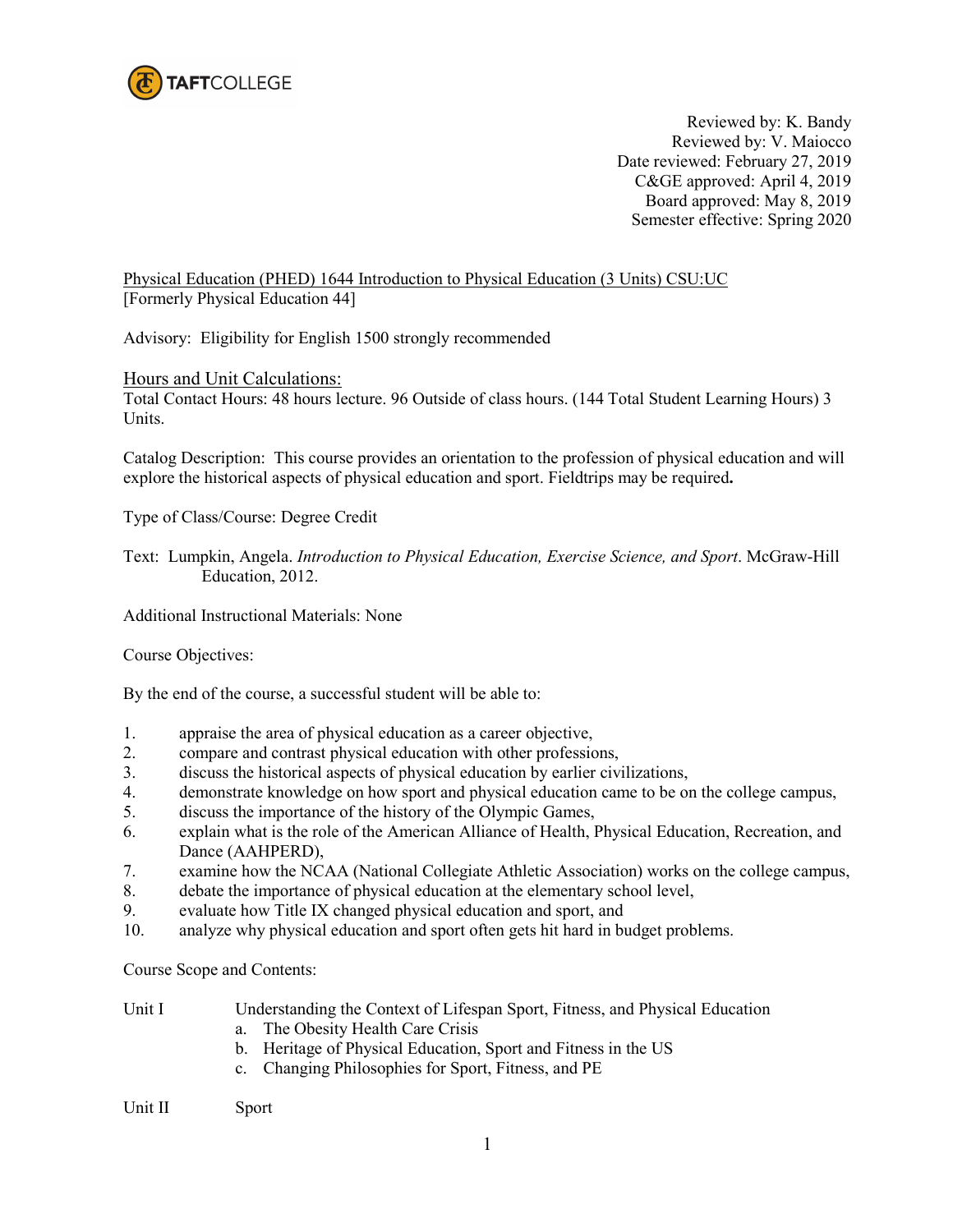

|          | Basic Concepts of Sport<br>a.<br>Sport Programs and Professions<br>b.<br>Problems and Issues in Sport<br>$c_{\cdot}$ |  |
|----------|----------------------------------------------------------------------------------------------------------------------|--|
| Unit III | Fitness                                                                                                              |  |
|          | Basic Concepts of Fitness<br>a.                                                                                      |  |
|          | <b>Fitness Programs and Professions</b><br>$b_{\cdot}$                                                               |  |
|          | Problems and Issues in Fitness<br>$c_{-}$                                                                            |  |
| Unit IV  | <b>Physical Education</b>                                                                                            |  |
|          | Basic Concepts of Physical Education<br>a.                                                                           |  |
|          | Physical Education Programs and Professions<br>b.                                                                    |  |
|          | c. Problems and Issues in Physical Education                                                                         |  |
| Unit V   | Building a National Infrastructure to Support Physical Activity and Health Lifestyles                                |  |
|          | The Crucial Themes Defining Our Present and Future<br>a.                                                             |  |
|          | The Physical Science Subdisciplines Supporting Professions<br>b.                                                     |  |
|          | The Social Science Subdisciplines Supporting the Professions<br>C <sub>1</sub>                                       |  |

Learning Activities Required Outside of Class:

The students in this class will spend a minimum of 6 hours per week outside of the regular class time doing the following:

- 1. Skill practice
- 2. Readings from the text
- 3. Following relevant physical education and sport issues

Methods of Instruction:

- 1. Lecture
- 2. Class discussion<br>3. Audio-visual aids
- Audio-visual aids
- 4. Reading assignments
- 5. Visitations to local high school P.E. classes and athletic programs
- 6. Visitations to local elementary physical education classes
- 7. Visitations to area fitness clubs
- 8. Visitations to area golf courses and bowling alleys
- 9. Research projects

Methods of Evaluation:

- 1. Mid-term exam
- 2. Final exam
- 3. Unit tests
- 4. Written summary of visitations<br>5. In-class discussions
- 5. In-class discussions

Supplemental Data: